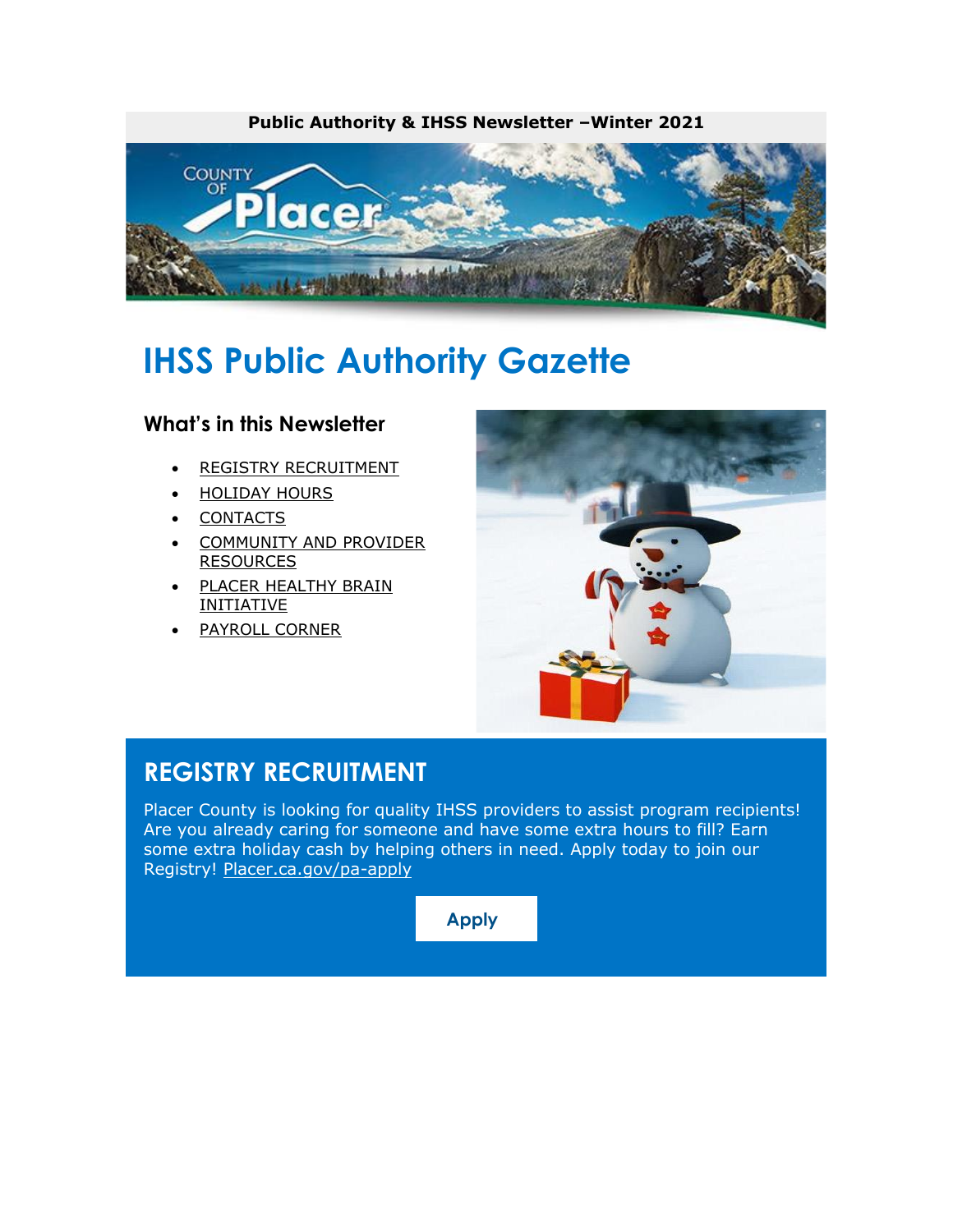# **HOLIDAY HOURS**

- IHSS & Public Authority services will be closed on Friday December  $24<sup>th</sup>$ and Friday December  $31^{st}$  in observance of the Christmas and New Year Holidays.
- Lobby hours will be modified December  $20^{th}$   $23^{rd}$  and  $27^{th}$   $30^{th}$  as follows: Cirby Hills Office in Roseville: Open 8:00 – 5:30, Tuesday December 21st & Tuesday December 28th DeWitt Office in Auburn: Open 8:00 – 5:30, Wednesday December 22<sup>nd</sup> & Wednesday December 29<sup>th</sup>

*IHSS & Public Authority services will remain open on days the lobby is closed.* For assistance on these days, please email: [IHSS@placer.ca.gov](mailto:IHSS@placer.ca.gov) OR call: 530-889-7115

# <span id="page-1-0"></span>**CONTACTS**

- Do you need help with the Electronic Services Portal? -- contact the ESP help desk at 866-376-7066
- Do you need help with completing or approving a timesheet? -- contact IHSS Payroll at 530-889-7135 or email: [IHSSPayroll@placer.ca.gov](mailto:IHSSPayroll@placer.ca.gov)
- Are you a new provider enrolling for the first time or a provider from another county who has just moved to Placer? -- contact Provider Enrollment 916-787-8859 or email: [ProviderEnrollment@placer.ca.gov](mailto:ProviderEnrollment@placer.ca.gov)
- Are you an existing provider who has moved within Placer, changed your phone number, or changed your work status? Contact Provider Support at 530-886-2935 or email: [ProviderSupport@placer.ca.gov](mailto:ProviderSupport@placer.ca.gov)
- Are you interested in joining our Provider Registry to be referred to more clients? Contact Reg Recruitment at 916-872-6541 or email: [RegRecruitment@placer.ca.gov](mailto:RegRecruitment@placer.ca.gov)
- Are you a current Registry Provider and need to speak with your Registry Specialist? Contact PA Registry at 530-886-3692 or email: [PARegistry@placer.ca.gov](mailto:PARegistry@placer.ca.gov)

# <span id="page-1-1"></span>**COMMUNITY AND PROVIDER RESOURCES**

For information on additional disability and aging resources, please visit Placer County Aging and Disability Resource Connection at: [https://agencyonaging4.org/placer-county-adrc/](https://protect-us.mimecast.com/s/Q1GqCgJPYxCqZ3AyInz9iU?domain=agencyonaging4.org)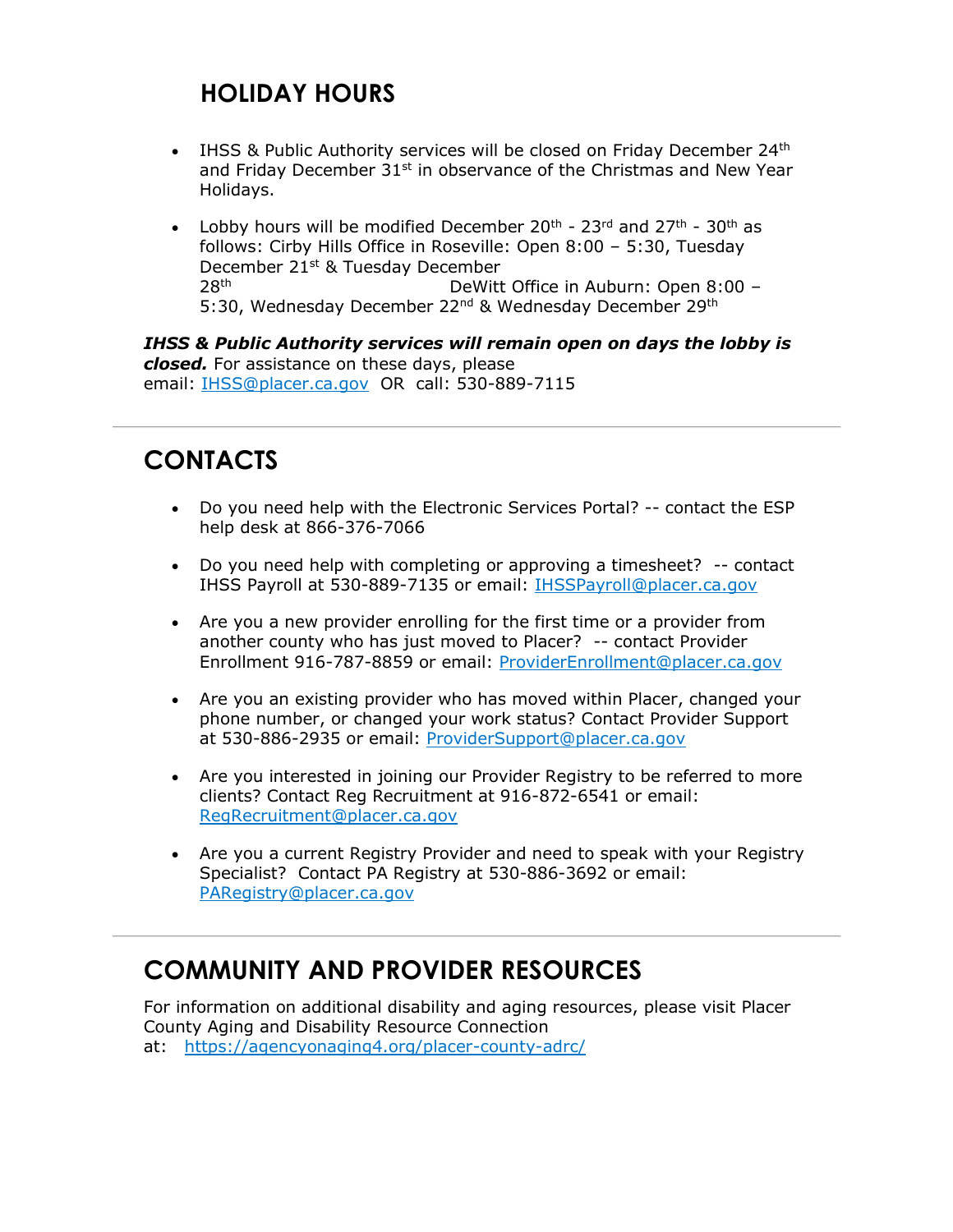Alzheimer's Association office 24/7 Helpline 800-272-3900

[Del Oro Caregiver Resource Center](https://protect-us.mimecast.com/s/OHcqCJ6RDYfBEJqwsLi5dc?domain=deloro.org/) Contact 916-728-9333 or 800-635-0220 (regional)

2-1-1 Placer County Resources - [211 Placer \(211connectingpoint.org\)](https://protect-us.mimecast.com/s/0CliCL9R6YFknWR9cgESWl?domain=211connectingpoint.org/)

Seniors First [https://navigateresources.net/seniorsfirst/](https://protect-us.mimecast.com/s/_pUACM86DEi24rq3cGnFT_?domain=navigateresources.net/)

#### <span id="page-2-0"></span>**PLACER HEALTHY BRAIN INITIATIVE**

#### **Early Detection**

Alzheimer's disease is not a normal part of aging; however, many families overlook the earliest warning signs of memory loss. One in nine people aged 65+ and older are living with Alzheimer's disease or a related dementia.

#### **The early warning signs of Alzheimer's disease include:**

- Memory Loss that Disrupts Normal Life
- Changes in Planning or Solving Problems
- Difficulty Completing Familiar Tasks
- Misplacing Items and Being Unable to Find them
- Changes in Mood or Personality
- Withdrawal from Work or Social Activities

If you believe you are or a loved one is showing the early warning signs of Alzheimer's disease, it is important to reach out to your health care provider. Early detection has several benefits for you and your loved ones.

Early detection allows time to address any health issues that might be impacting memory, it provides you and your family time to develop a strong care plan, and it allows you to access many resources and programs that you or your loved one might otherwise not be eligible for.

To learn more about the early warning signs of Alzheimer's disease, how to speak with your health care professional, or supportive services in Placer County, please visit the [Placer County Healthy Brain Initiative's website](https://protect-us.mimecast.com/s/MhJ7CNkRDEiZmW03tVa9rZ?domain=placer.ca.gov) & the "10 Warning Signs" fact sheet.

[Memory Loss & 10 Early Signs of Alzheimer's | alz.org](https://protect-us.mimecast.com/s/TyzkCPN8mMC0EwKXtW65-e?domain=alz.org)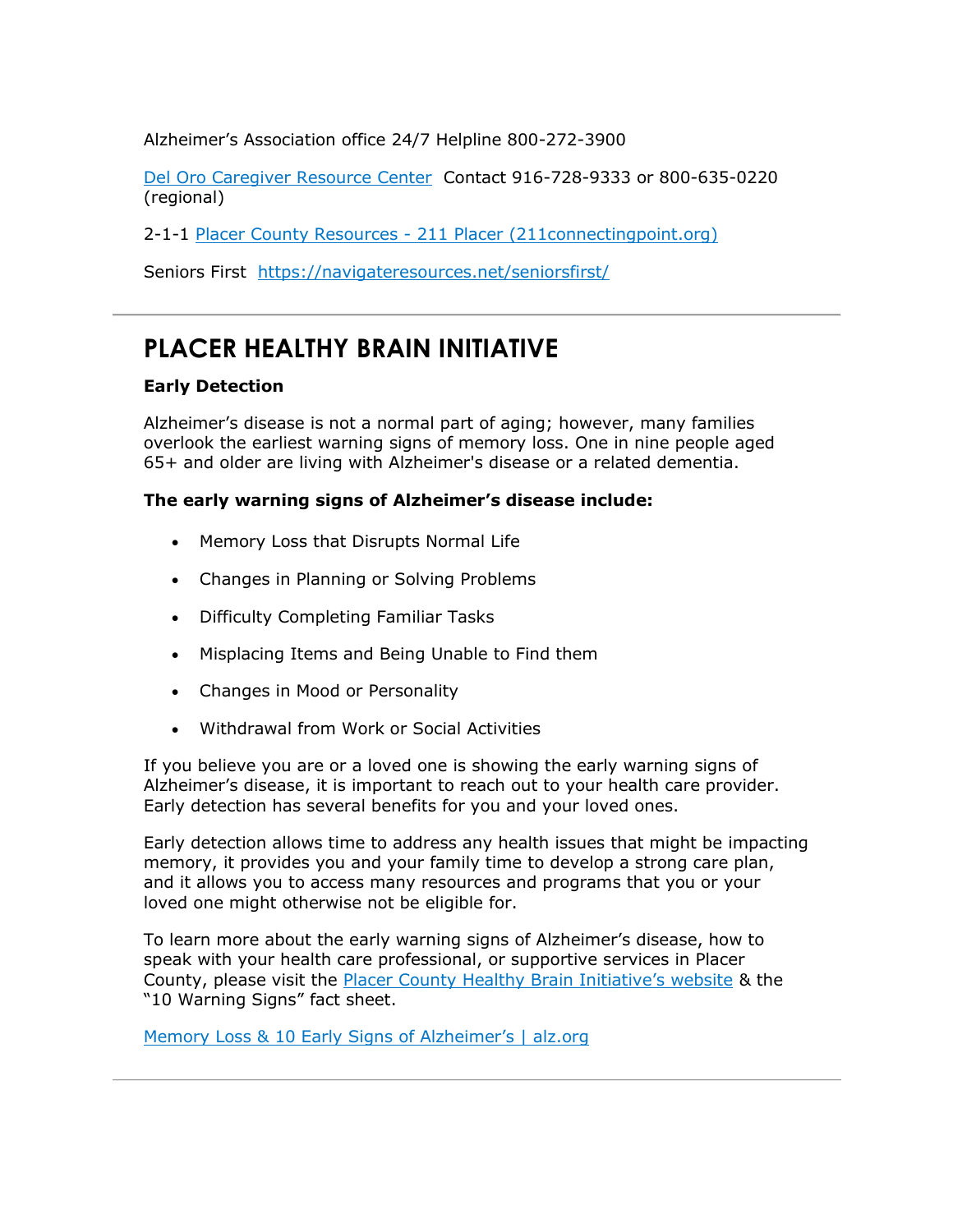### **TIPS FOR PROVIDER HEALTH AND SAFETY**

- 1. Stay at home when sick
- 2. Frequently wash hands with soap and water for 20 seconds
- 3. Avoid close contact with people who are sick
- 4. Clean and disinfect frequently touched objects and surfaces
- 5. Practice social distancing Maintain six feet of distance from others

For more information about COVID-19 please visit Public Health Guidance at [https://www.placer.ca.gov/coronavirus.](https://protect-us.mimecast.com/s/tJ3gCR67YMfGq6vWTvAhZg?domain=placer.ca.gov) A public hotline is also available at 530- 886-5310.

# **COVID VACCINE 101**

**At-Home Vaccination program** – Homebound residents can currently contact their health care providers for in-home vaccinations. These services are expanding statewide and individuals unable to leave their home to get vaccinated may contact [www.myturn.ca.gov](https://protect-us.mimecast.com/s/IaH1CW6ROwf6mE5qTyePFC?domain=urldefense.com) or the state's CA COVID-19 hotline at (833) 422-4255 to be connected with their local health jurisdiction to arrange for in-home vaccination services.

**Free Transportation to Vaccine Appointments** – Individuals who do not have a means of transportation can receive free transportation through [www.myturn.ca.gov](https://protect-us.mimecast.com/s/sMIqCXDRx7C4oQXKHWfgsM?domain=urldefense.com) or by contacting the state's COVID-19 hotline at (833) 422- 4255. Transportation includes automobile transportation for ambulatory patients and non-emergency medical transportation for non-ambulatory patients including wheelchair vans, gurney transportation and other options. Medi-Cal managed care and fee-for-service beneficiaries will be connected with their health plan or service provider to access this service as an existing health benefit.

### <span id="page-3-0"></span>**PAYROLL CORNER**

**Have you moved over the last year? Have you reported your new address to IHSS?**

The state will begin preparing year-end tax forms in December 2021. If you have moved over the last year, change your address by December 17<sup>th</sup> to ensure we have your correct address. Providers can do this online through Electronic Service Portal (ESP) now: